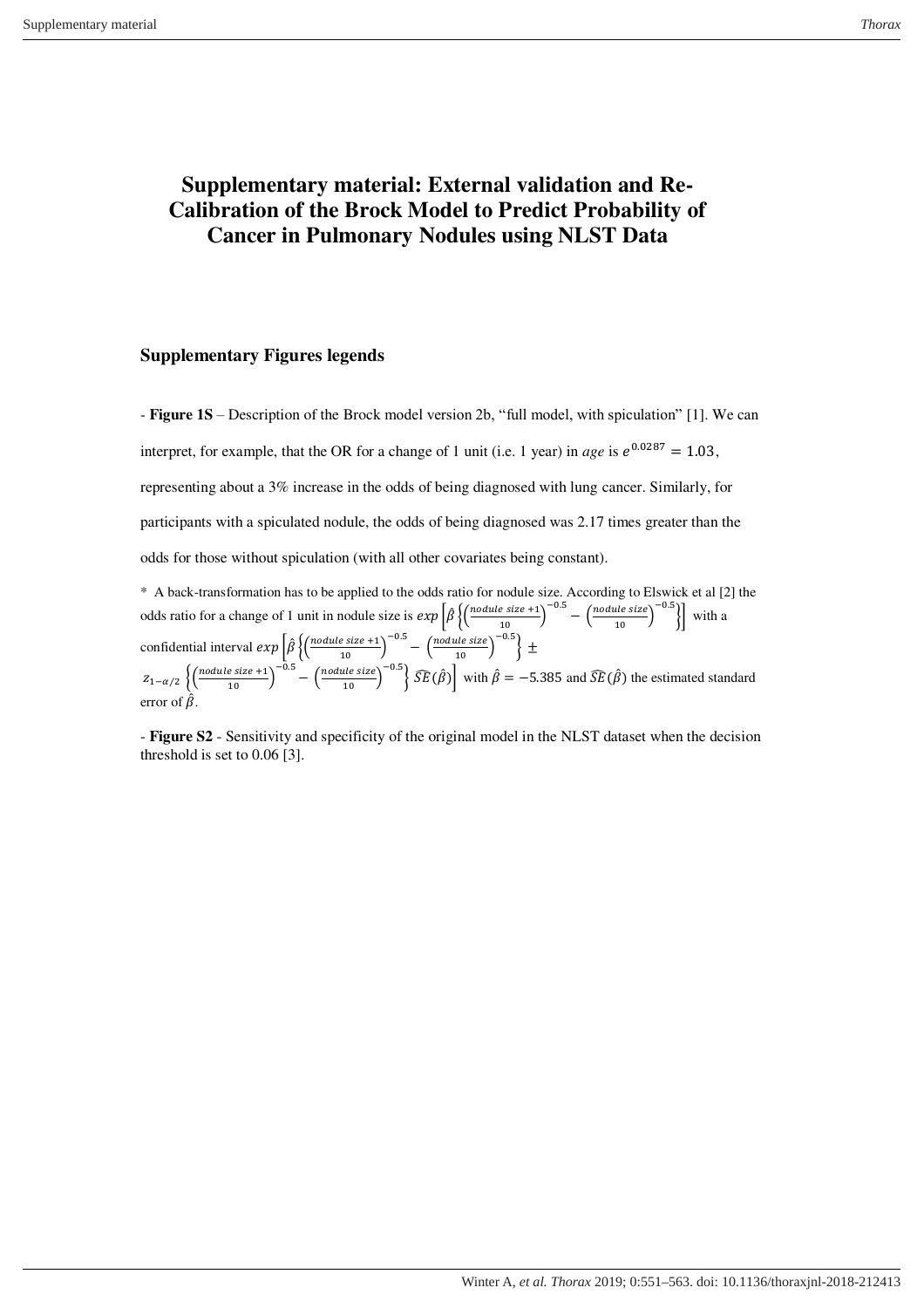|                                               | <b>Covariates from NLST dataset</b><br>Covariates                                      |                                                                                                                                                                              |  |  |
|-----------------------------------------------|----------------------------------------------------------------------------------------|------------------------------------------------------------------------------------------------------------------------------------------------------------------------------|--|--|
|                                               | Age                                                                                    | Participant.age                                                                                                                                                              |  |  |
| <b>Covariates from Brock model</b>            | <b>Sex</b>                                                                             | Participant.gender                                                                                                                                                           |  |  |
|                                               | Family history of lung cancer                                                          | Participant.famfather, Participant.fammother,<br>Participant.fambrother, Participant.famsister,<br>Participant.famchild                                                      |  |  |
|                                               | Emphysema                                                                              | $Set\_abnormalities.set\_ab\_desc = 59$ ("Emphysema")                                                                                                                        |  |  |
|                                               | Nodule size (mm)                                                                       | Sct_abnormalities.SCT_LONG_DIA                                                                                                                                               |  |  |
|                                               | Nodule type                                                                            | Sct_abnormalities.SCT_PRE_ATT                                                                                                                                                |  |  |
|                                               | Upper lobe                                                                             | Sct_abnormalities.SCT_EPI_LOC                                                                                                                                                |  |  |
|                                               | Spiculation                                                                            | Sct_abnormalities.SCT_MARGINS                                                                                                                                                |  |  |
|                                               | Nodule count                                                                           | Count of Sct_abnormalities.sc_ab_desc = $51$ by patient                                                                                                                      |  |  |
|                                               | Location of the nodule                                                                 | Sct_abnormalities.sct_epi_loc                                                                                                                                                |  |  |
|                                               | Location of the cancer<br>Results of the 2 <sup>nd</sup> and 3 <sup>rd</sup> screening | Participant.loclin, Participant.locllow,<br>Participant.loclup, Participant.locrlow,<br>Participant.locrmid, Participant.locrup<br>Participant.scr_iso, Participant.scr_iso2 |  |  |
|                                               |                                                                                        | - 2: "Negative screen, minor abnormalities not suspicious<br>for lung cancer"                                                                                                |  |  |
|                                               |                                                                                        | - 3: "Negative screen, significant abnormalities not<br>suspicious for lung cancer"                                                                                          |  |  |
| Covariates used to create the event covariate |                                                                                        | - 4: "Positive, Change Unspecified, nodule(s) $>= 4$ mm or<br>enlarging nodule(s), mass(es), other non-specific<br>abnormalities suspicious for lung cancer"                 |  |  |
|                                               |                                                                                        | - 13: "Not Expected - Cancer before screening window"                                                                                                                        |  |  |
|                                               |                                                                                        | - 14: "Not Expected - Death before screening window"                                                                                                                         |  |  |
|                                               |                                                                                        | - 15: "Not Compliant - Refused a screen"                                                                                                                                     |  |  |
|                                               |                                                                                        | - 23: "Not Expected - Cancer in screening window"                                                                                                                            |  |  |
|                                               |                                                                                        | - 24: "Not Expected - Death in screening window"                                                                                                                             |  |  |
|                                               | Days from randomization to first diagnosis of<br>lung cancer                           | Participant.candx_days                                                                                                                                                       |  |  |
|                                               | Days from randomization to date last known alive                                       | Participant.fup_days                                                                                                                                                         |  |  |
|                                               | Days since randomization at time of screening for<br>the first exam                    | Participant.scr_days0                                                                                                                                                        |  |  |
|                                               | Study year of screen                                                                   | Sct_abnormalities.study_yr                                                                                                                                                   |  |  |
|                                               | Abnormality description                                                                | Sct_abnormalities.sc_ab_desc (if = 51: Non-calcified<br>nodule or mass (opacity $\geq$ 4mm diameter))                                                                        |  |  |

**Table S1** - Relation between covariates from Brock model [1] and those from the NLST database [4], using "Participants" and "SCT abnormalities" datasets.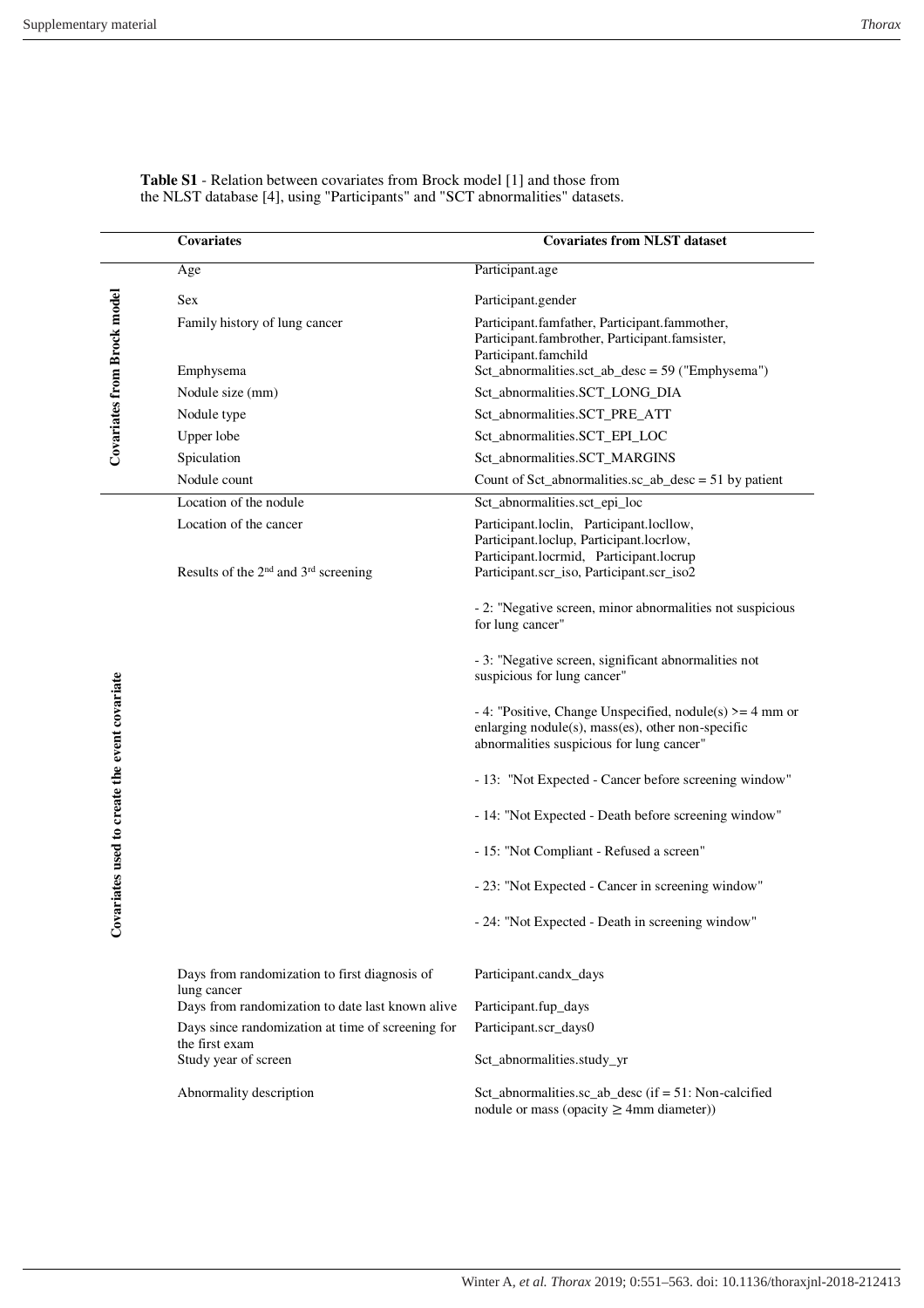| Smoking status at randomization                                            | Participant.cigsmok |
|----------------------------------------------------------------------------|---------------------|
| Pack-year calculated as: (Total Years Smoked x<br>Cigarettes Per Day / 20) | Participant.pkyr    |
| Asbestos: Ever worked with for 1 or more years?                            | Participant.wrkasbe |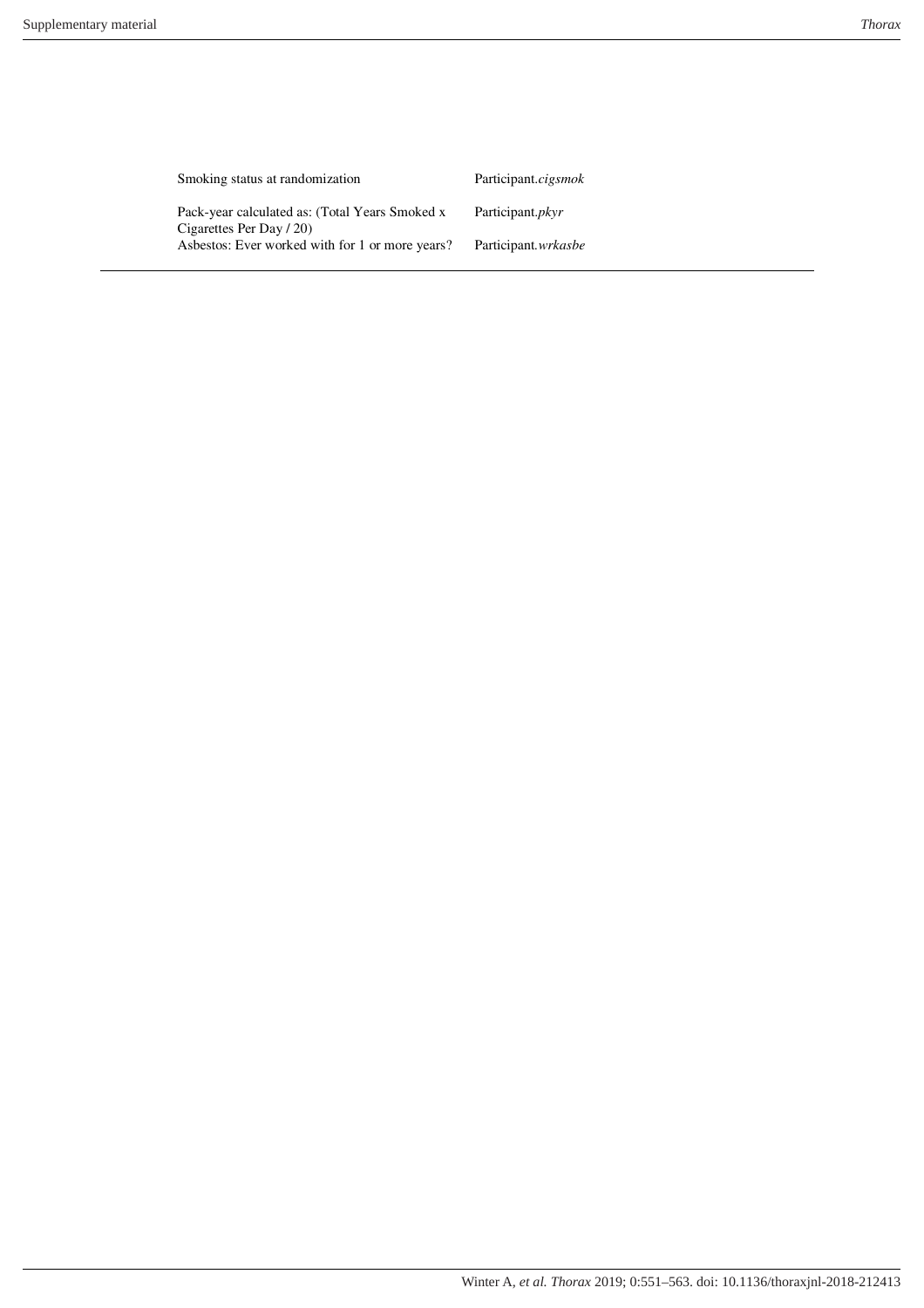| <b>Table S2</b> - Distribution of nodules covariates (both existing covariates from the Brock |  |  |  |  |  |  |  |
|-----------------------------------------------------------------------------------------------|--|--|--|--|--|--|--|
| model and newly identified covariates), according to cancer status, and comparison in         |  |  |  |  |  |  |  |
| the NLST dataset. Mean and standard deviation are reported for quantitative                   |  |  |  |  |  |  |  |
| covariates; number and percentage are reported for qualitative covariates. Student test       |  |  |  |  |  |  |  |
| or Wilcoxon-Mann-Whitney test or $\chi^2$ test used when appropriate.                         |  |  |  |  |  |  |  |
|                                                                                               |  |  |  |  |  |  |  |

| <b>Nodules Covariates</b>       | <b>Malignant nodules</b> | <b>Benign nodules</b> | <b>Total (N=7851)</b> | <b>P-values</b> |
|---------------------------------|--------------------------|-----------------------|-----------------------|-----------------|
|                                 | $(N=222)$                | $(N=7629)$            |                       |                 |
| Nodule size (mm)                | 18.45 (13.89)            | 6.56(4.47)            | 6.89(5.36)            | $\le 0.01$      |
| Nodule type                     |                          |                       |                       | < 0.01          |
| solid                           | 195 (87.84 %)            | 6993 (91.66 %)        | 7188 (91.56 %)        |                 |
| non-solid                       | 10 $(4.5\%)$             | 475 (6.23 %)          | 485 (6.18 %)          |                 |
| part-solid                      | 17 $(7.66\%)$            | 161 $(2.11\%)$        | 178 $(2.27\%)$        |                 |
| Nodule location                 |                          |                       |                       | < 0.01          |
| Right upper lobe                | 90 $(40.54\% )$          | 1606 (21.05 %)        | 1696 (21.60 %)        |                 |
| Right middle lobe               | 11 $(4.95\%)$            | 1174 (15.39 %)        | 1185 (15.09 %)        |                 |
| Right lower lobe                | 39 (17.57 %)             | 1920 (25.17 %)        | 1959 (24.95 %)        |                 |
| Left upper lobe                 | 56 (25.23 %)             | 949 (12.44 %)         | 1005 (12.80 %)        |                 |
| Lingula                         | $0(0\%)$                 | 339 (4.43 %)          | 339 (4.32 %)          |                 |
| Left lower lobe                 | 26 (11.71 %)             | 1595 (20.91 %)        | 1621 (20.65 %)        |                 |
| Other                           | $0(0\%)$                 | 46 $(0.60\%$          | 46 (0.59 %)           |                 |
| Nodule count at baseline        | 1.87(1.1)                | 2.46(1.65)            | 2.44(1.64)            | < 0.01          |
| Spiculation                     | 159 (71.62 %)            | 871 (11.42 %)         | 1030 (13.12 %)        | < 0.01          |
| Brock score                     | 0.32(0.25)               | 0.03(0.08)            | 0.04(0.10)            | < 0.01          |
| <b>Participants Covariates</b>  | Cancer $(N=194)$         | Benign $(N=4804)$     | Total $(N=4998)$      | <b>P-values</b> |
|                                 |                          |                       |                       |                 |
| Age (years)                     | 63.74(5.35)              | 61.95(5.10)           | 62.02(5.12)           | < 0.01          |
| Gender                          |                          |                       |                       | 1               |
| Female                          | 75 (38.66 %)             | 1862(38.76 %)         | 1937 (38.76 %)        |                 |
| Male                            | 119 (61.34 %)            | 2942 (61.24 %)        | 3061 (61.24 %)        |                 |
| Family history of lung cancer   | 58 (29.90 %)             | 1090 (22.69 %)        | 1148 (22.97 %)        | 0.02            |
| Emphysema                       | 83 (42.78 %)             | 1569 (32.66 %)        | 1652 (33.05 %)        | < 0.01          |
| BMI                             | 26.68 (5.09)             | 27.68 (4.78)          | 27.64(4.8)            | < 0.01          |
| Smoking status at randomization |                          |                       |                       | 0.19            |
| Former                          | 90 (46.39 %)             | 2472 (51.46 %)        | 2562 (51.26 %)        |                 |
| Current                         | 104 (53.61 %)            | 2332 (48.54 %)        | 2436 (48.74 %)        |                 |
| Pack years                      | 69.81 (33.68)            | 56.82 (24.47)         | 57.32 (25.01)         | < 0.01          |
| Asbestos                        | $7(3.61\%)$              | 215 (4.48 %)          | 222 (4.44 %)          | 0.69            |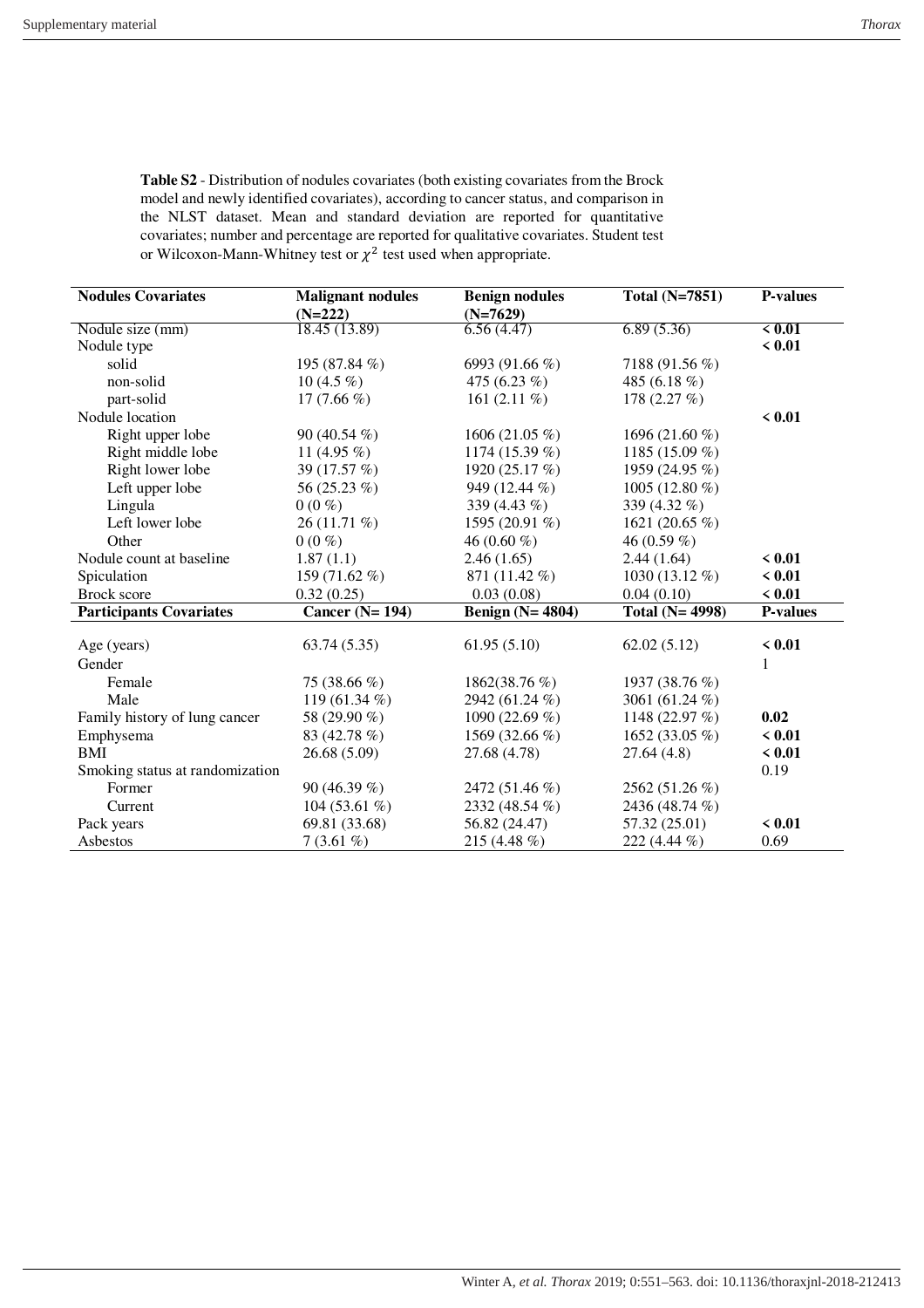|               | Thresholds                |                   |                   |                   |                   |                   |
|---------------|---------------------------|-------------------|-------------------|-------------------|-------------------|-------------------|
|               |                           | $3.4\%$           | 6%                | $6.5\%$           | $10\%$            | 30%               |
| Models        | <b>Measures</b>           |                   |                   |                   |                   |                   |
| Original      | Sensitivity $(\% )$       | 85.59             | 80.18             | 80.18             | 74.32             | 48.65             |
|               |                           | $[80.97 - 90.21]$ | $[74.94 - 85.42]$ | $[74.94 - 85.42]$ | [68.58-80.07]     | $[42.07 - 55.22]$ |
|               | Specificity $(\% )$       | 82.49             | 88.74             | 89.63             | 92.52             | 97.57             |
|               |                           | $[81.64 - 83.34]$ | $[88.03 - 89.45]$ | $[88.95 - 90.31]$ | $[91.93-93.11]$   | $[97.23 - 97.92]$ |
|               | Negative predictive value | 99.50             | 99.36             | 99.36             | 99.20             | 98.50             |
|               | $(\%)$                    | $[99.34-99.66]$   | $[99.19-99.53]$   | $[99.2 - 99.53]$  | $[99.02 - 99.38]$ | $[98.31 - 98.69]$ |
|               | Positive predictive value | 12.41             | 17.12             | 18.31             | 22.36             | 36.73             |
|               | (%)                       | $[11.62 - 13.2]$  | $[15.83 - 18.4]$  | $[16.92 - 19.7]$  | [20.44-24.27]     | $[32.18 - 41.29]$ |
|               | Sensitivity $(\%)$        | 82.43             | 75.68             | 74.32             | 69.37             | 36.94             |
|               |                           | $[77.43 - 87.44]$ | $[70.03 - 81.32]$ | $[68.58 - 80.07]$ | $[63.31 - 75.43]$ | $[30.59 - 43.29]$ |
|               | Specificity $(\% )$       | 88.49             | 92.55             | 92.90             | 94.98             | 98.68             |
| Re-calibrated |                           | $[87.78 - 89.21]$ | $[91.97-93.14]$   | $[92.32 - 93.47]$ | [94.49-95.47]     | $[98.42 - 98.93]$ |
|               | Negative predictive value | 99.43             | 99.24             | 99.20             | 99.07             | 98.17             |
|               | $(\%)$                    | $[99.26 - 99.59]$ | $[99.07-99.42]$   | $[99.02 - 99.38]$ | $[98.89-99.25]$   | $[97.99-98.35]$   |
|               | Positive predictive value | 17.25             | 22.83             | 23.34             | 28.68             | 44.81             |
|               | (%)                       | [16.01-18.49]     | $[20.91 - 24.74]$ | $[21.33 - 25.34]$ | $[26-31.36]$      | [38.4-51.21]      |

**Table S3** – Examples of threshold for the original and the re-calibrated models in the NLST dataset and their impact on sensitivity, specificity, negative predictive value and positive predictive value. Confidence intervals have been calculated according to [5].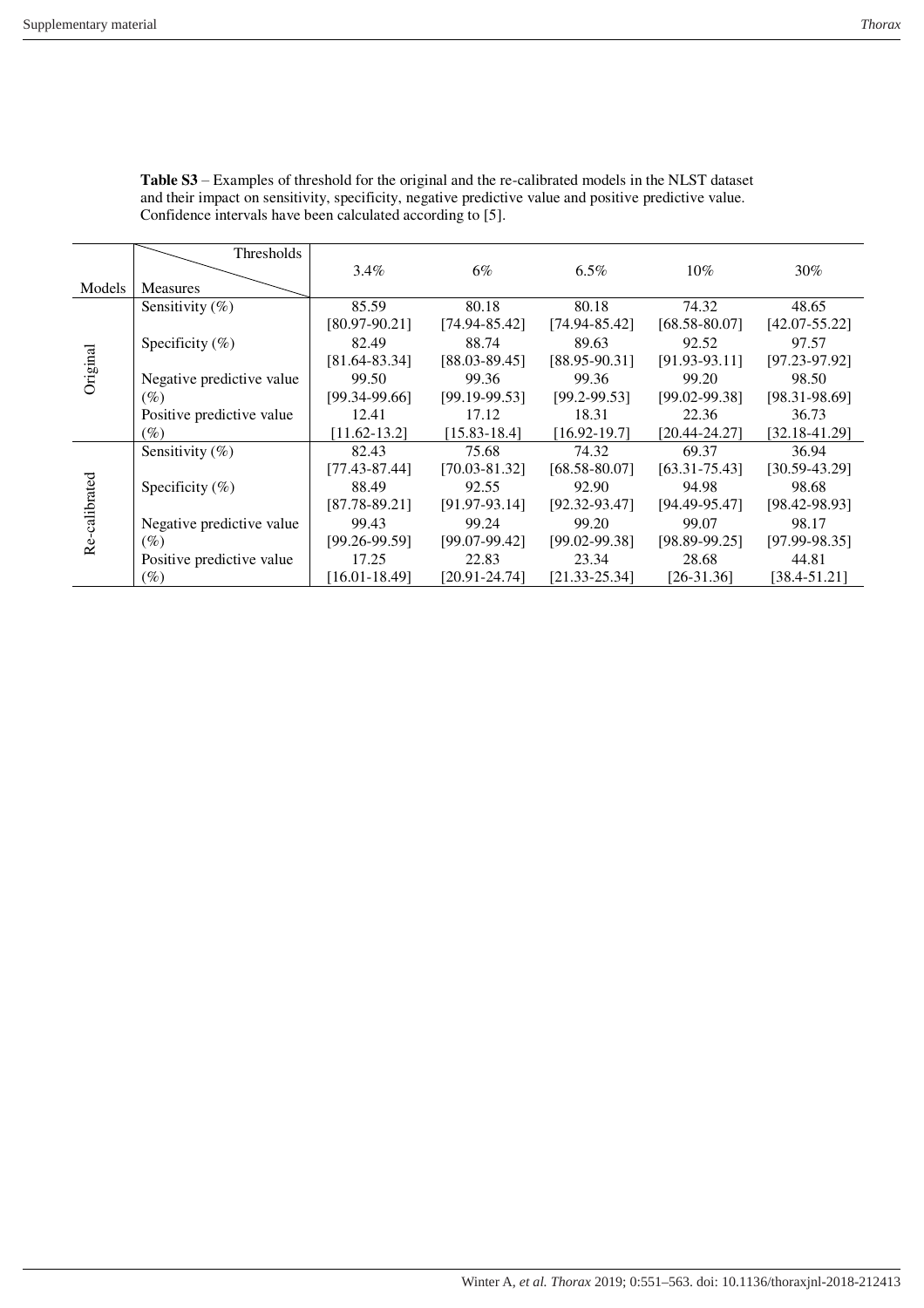

**Figure 1S** - Description of the Brock model version 2b, "full model, with spiculation" [1]. We can interpret, for example, that the OR for a change of 1 unit (i.e. 1 year) in *age* is  $e^{0.0287} = 1.03$ , representing about a 3% increase in the odds of being diagnosed with lung cancer. Similarly, for participants with a spiculated nodule, the odds of being diagnosed was 2.17 times greater than the odds for those without spiculation (with all other covariates being constant).

\* A back-transformation has to be applied to the odds ratio for nodule size. According to Elswick et al [2] the odds ratio for a change of 1 unit in nodule size is  $exp\left[\hat{\beta}\left\{\left(\frac{module size +1}{10}\right)^{-0.5} - \left(\frac{module size}{10}\right)^{-0.5}\right\}\right]$  with a confidential interval  $exp\left[\hat{\beta}\left\{\left(\frac{module\ size+1}{10}\right)^{-0.5}-\left(\frac{module\ size}{10}\right)^{-0.5}\right\}\pm\right]$  $z_{1-\alpha/2}\left\{\left(\frac{nodule\ size+1}{10}\right)^{-0.5}-\left(\frac{nodule\ size}{10}\right)^{-0.5}\right\}\widehat{SE}(\hat{\beta})\right\}$  with  $\hat{\beta}=-5.385$  and  $\widehat{SE}(\hat{\beta})$  the estimated standard error of  $\hat{\beta}$ .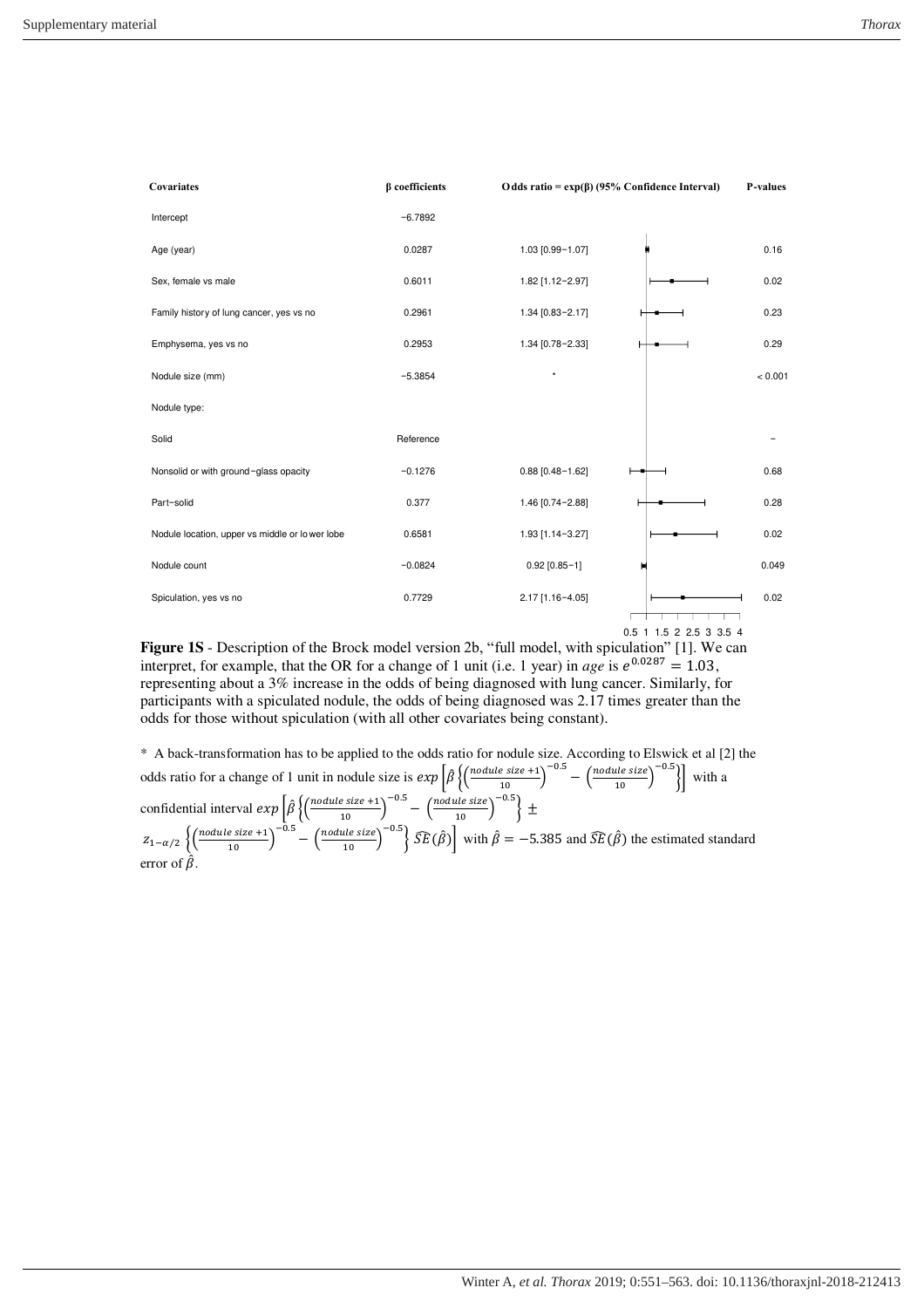

**Figure S2** - Sensitivity and specificity of the original model in the NLST dataset when the decision threshold is set to 0.06 [3].